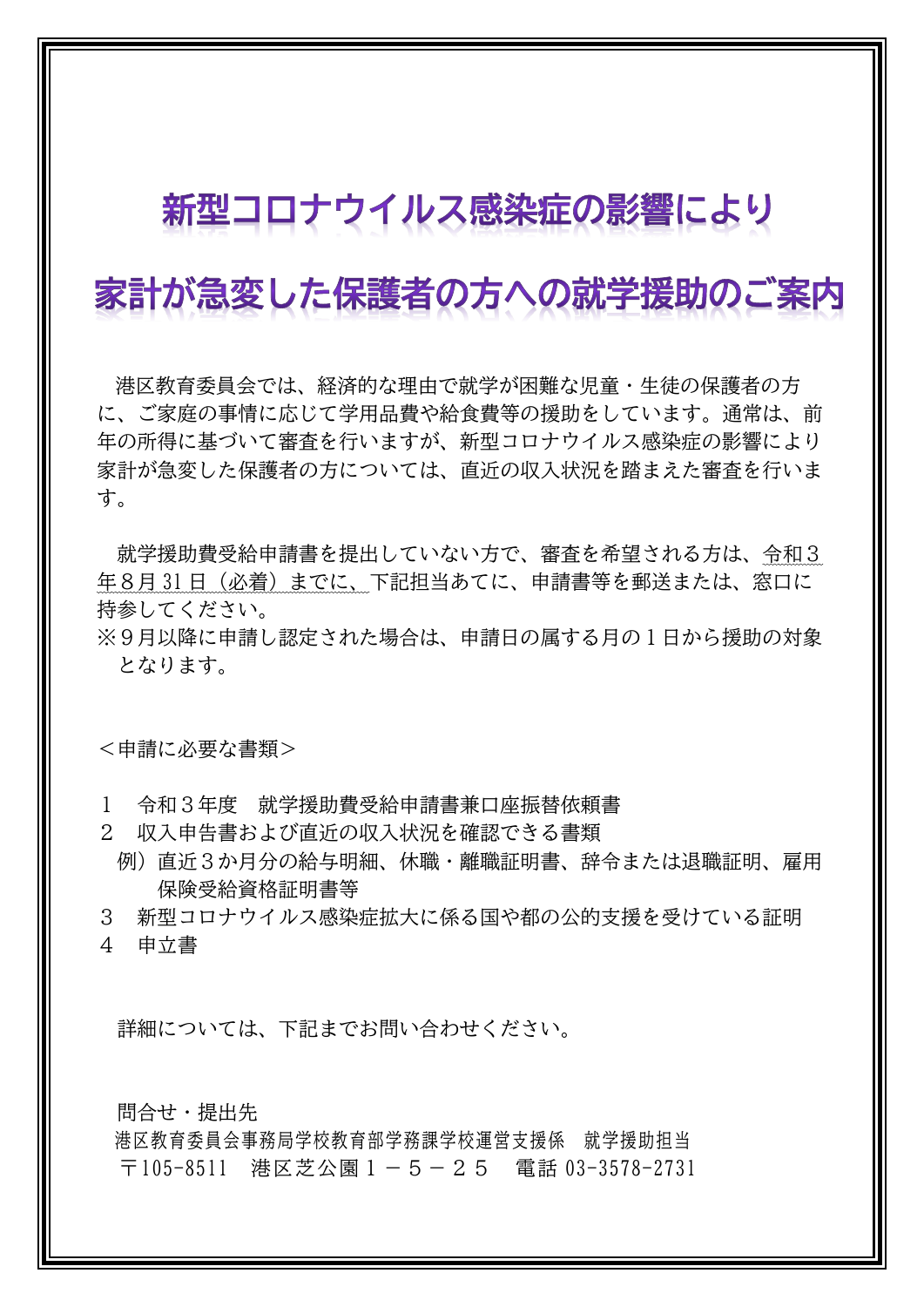## **GUIDANCE ON SCHOOL EXPENSES ASSISTANCE FOR PARENTS WHO HAVE HAD A SUDDEN CHANGE IN HOUSEHOLD FINANCES** DUE TO THE IMPACT OF THE NOVEL CORONAVIRUS DISEASE

The Minato City Board of Education is providing assistance for school supplies and school lunch expenses in line with household situations, for the parents of children and students who are having difficulty attending school for financial reasons. Normally an inspection based on last year's income would take place, but for parents who have had a sudden change in household finances due to the impact of the novel coronavirus disease, the inspection will be based on your most recent income status.

For those who have not submitted an Application for School Expenses Assistance and wish for an inspection, please submit the application forms and other documents to the below subsection via post or directly, **by August 31, 2021 (must arrive by then).**

\*Applications confirmed from September will be applicable for support from the first day of the month when the application was made.

<Necessary Documents for Application>

- 1) FY2021 Application for School Expenses Assistance and bank transfer request form.
- 2) Declaration of Income and documents that can confirm your recent income status.
- E.g.) Pay slips from the most recent three months, proof of furlough/resignation from employment, proof of termination from employment, employment insurance certificate, etc.
- 3) Proof that you are receiving official support from the country/city in relation to the spread of the novel coronavirus disease
- 4) Written application

For more details, please inquire to the below address.

Inquiries/Submissions Secretariat of the Minato City Board of Education, School Affairs Section, School Administration Support Subsection, School Expenses Assistance Team